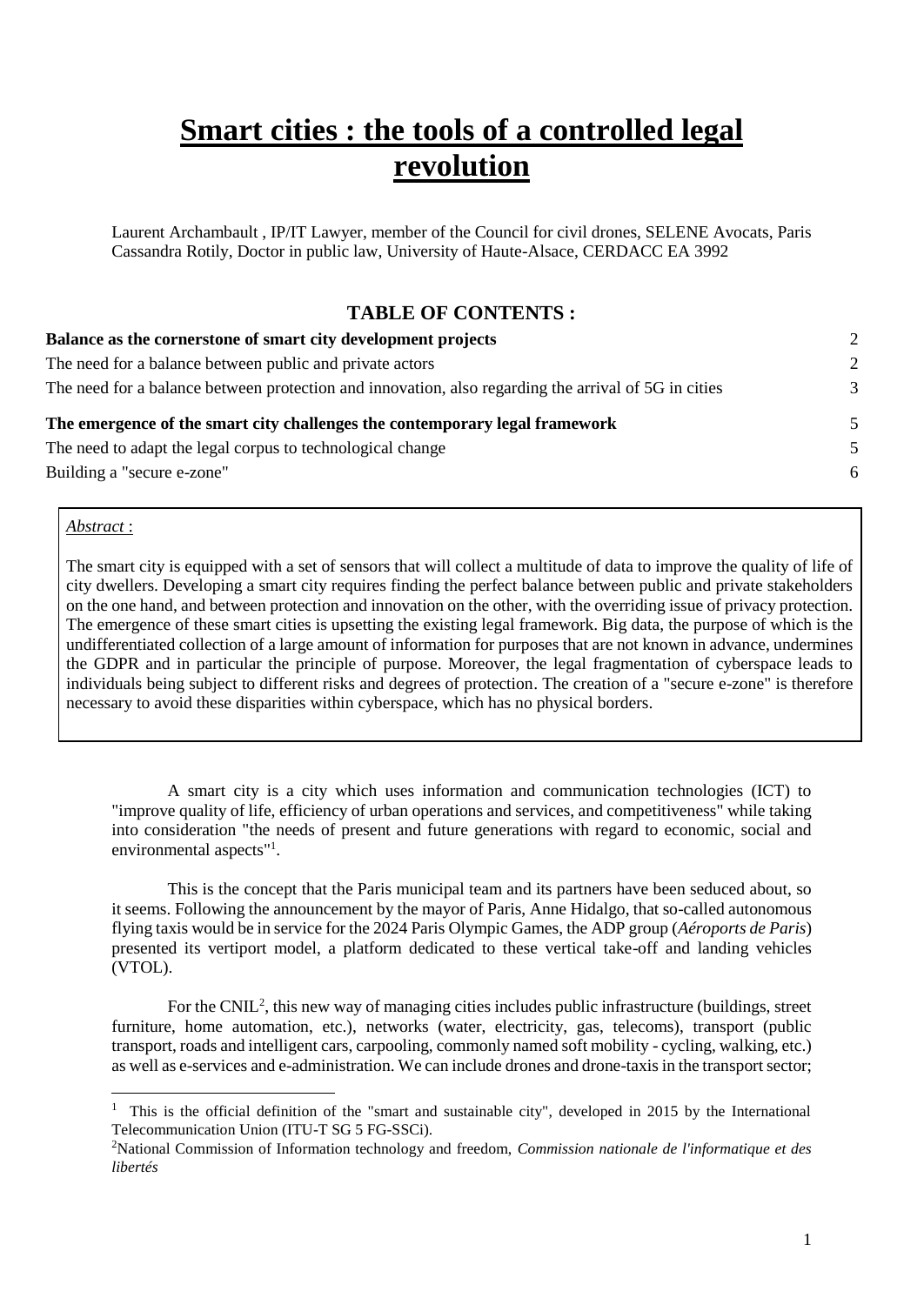these two categories are necessary to the smart city (delivery of health products, goods, crisis management, etc.), while benefiting from the infrastructures that will be dedicated to them (bases installed on the roofs of buildings or towers or "vertiports", or even on pontoons following the example of the "Urban Air Mobility" plans deployed in certain countries).

After being analysed, it results that the development of smart cities requires finding the right balance between different factors in order to optimise its advantages and limit its disadvantages. This quest for balance will necessarily lead to changes in their legal framework.

## <span id="page-1-0"></span>**I. Balance as the cornerstone of smart city development projects**

A balance must be found, between firstly the public and the private actors (A) and secondly between protecting individuals while encouraging technological innovation (B).

#### **A. The need for a balance between public and private actors**

<span id="page-1-1"></span>Urban services are carried out by public service delegations or public-private partnerships and are subject to the signing of a contract with the concerned public authority. The smart city necessarily changes the relationship between public and private stakeholders. Indeed, some private infrastructures, such as communication infrastructures and in particular mobile telephone networks, will become essential to overall urban functioning<sup>3</sup>.

However, companies often try to impose their economic models, some of which are based on the monetisation of individual data and on advertising<sup>4</sup>. As "masters of data", these private players have the capacity to shape the city "according to the interests of a public that is never more than the sum of their customers"<sup>5</sup> . It is therefore necessary for private and public players to have an ethical charter to enable the development of smart cities while respecting the privacy rights of city dwellers<sup>6</sup>.

Private stakeholders have been rather reluctant to reveal their operating data. The French Competition Authority has "explicitly recognised the capacity of data to confer market power on economic actors, which may constitute a barrier to entry for new entrants who would not be able to collect all the data necessary to launch a competing service"<sup>7</sup> . However, a company that possesses such an asset and refuses to make it available to others would probably be in a situation of abuse of a dominant position.

The question of the extent of the fair sharing of data between public and private actors then arises. Private actors make certain processed data available in open data because of a legal obligation they have to comply with (on the example of what has been provided for by the Macron law or the nicknamed energy transition law)<sup>8</sup>. In most cases, this open data provision involves the anonymisation of data<sup>9</sup>. However, since data of general interest are anonymised before being made available in open data, the aim is to "open the way for the return of certain fine-grained data to the public stakeholder for

 $3$  J.-B. Auby, Algorithms and Smart cities: Legal Data, contribution to the colloquium, Public Algorithms, of 12 and 13 Apr. 2018 at the University of Lorraine (Metz), Revue générale du droit online, 2018, n° 29878.

<sup>4</sup> CNIL, The platform of a city. Personal data at the heart of the smart city factory, Cahiers Innovation & Prospective, Oct. 2017, p. 21.

<sup>5</sup> *Ibid*., p. 1.

<sup>6</sup> T. Verbiest, Smart cities and data, Smart tourism file - Guided tour, JT 2019, n° 221, p. 31.

<sup>7</sup> CNIL, The platform of a city. Personal data at the heart of the smart city, p. 32.

<sup>8</sup> *Ibid*, p. 46; Law 2015-990 of 6 August 2015; Law 2015-992 of 17 August 2015.

 $9$ Therefore, it is a question of allowing the re-use of this anonymised data by all (competitors, public players, researchers, citizens, etc.).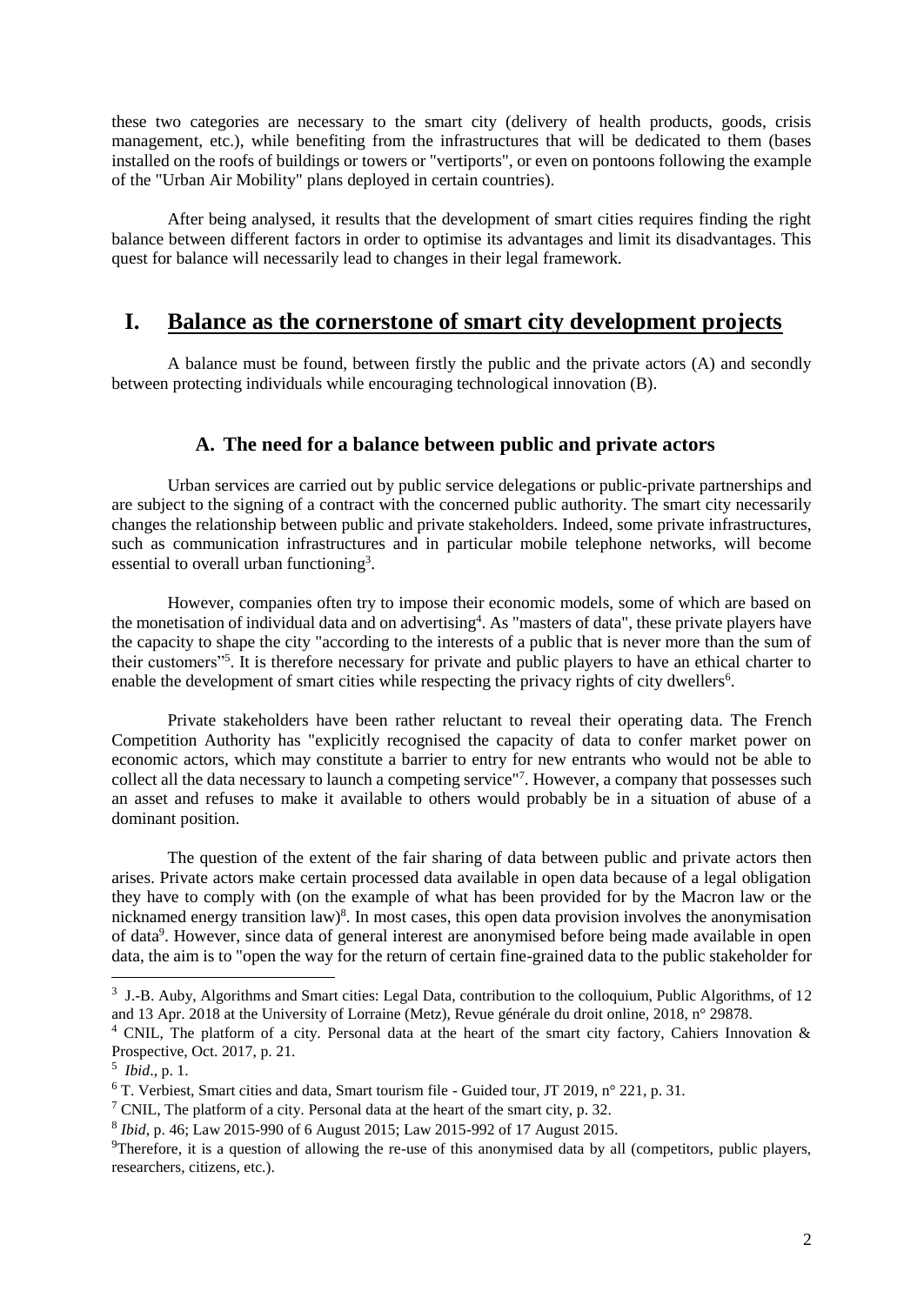public service missions", on condition that "these data are anonymised when they are made available in open data"<sup>10</sup>. The aim here is to re-establish the "balance of power between certain private actors and local authorities, which would have an effective lever for carrying out public interest missions" by organising the return of quality data to the public actor.

There is also the risk of the administration losing control of the situation, which could be the case "if the construction of an algorithm, which is useful to it, turns out to be carried out by experts who are beyond its control"<sup>11</sup>. The administration's freedom of action is reflected in the questioning of its discretionary power, which is expressed by the use of its discretionary power and the resulting power of derogation. The algorithm must therefore be able to help the decision-maker. However, this situation gives rise to fears that the outcome found by the machine will replace the administration's decision $^{12}$ . This problem relating to decisions automatically based on individual profiles is well taken into account in Law No. 78-17 of 6 January 1978 on Data Processing and Individual Liberties, which provides that "no decision producing legal effects with regard to a person or significantly affecting him or her may be taken solely on the basis of automated processing of personal data, including profiling" (with certain exceptions)<sup>13</sup>. Another paradigm arises, that of the coexistence between the protection of the rights and freedoms of individuals while allowing technological innovation.

#### **B. The need for a balance between protection and innovation, also regarding the arrival of 5G in cities**

<span id="page-2-0"></span>Data, at the heart of the smart city, is essential for its functioning, since it allows the implementation of both "intelligent" infrastructures and services, which meet the needs of citizens. We can even talk about big data<sup>14</sup>, as smart cities use algorithms. Thousands of data are thus collected and "aggregated to provide a different result from that of the data taken in isolation"<sup>15</sup>.

Urgent questions therefore arise regarding the protection of individuals' rights and freedoms, as some data collected may be qualified as personal data. Should we accept that individuals' data be massively collected in exchange for a free service aimed at transforming urban space? What appropriate safeguards are put in place?

When a city is being transformed, it is necessary to think about privacy by design (General Data Protection Regulation (EU) 2016/679 of 27 Apr. 2016 [GDPR], art. 25), i.e. the protection of individuals' privacy, as soon as connected services are set up. It is therefore necessary for project developers to carry out a privacy impact assessment if the implementation of the service poses a high risk to the rights and freedoms of individuals (RGPD, art. 35). For example, the start-up Placemeter, which initially proposed to count pedestrians passing in the street using the camera of a smartphone placed on a window, has, in this privacy by design approach, developed an algorithm that makes it possible to recognise objects (human forms), and not individuals (recognisable), via deliberately blurred videos<sup>16</sup>. Thus, Placemeter can count passers-by in order to measure an audience for a neighbourhood, without compromising the privacy of its inhabitants.

<sup>&</sup>lt;sup>10</sup>CNIL, The platform of a city. Personal data at the heart of the smart city, p. 47.

<sup>&</sup>lt;sup>11</sup>J. Saison and C. Mondou, The augmented administration, JCP Adm. 2018, n° 50, p. 2338.

<sup>12</sup> *Ibid*.

<sup>13</sup> Art. 47.

<sup>&</sup>lt;sup>14</sup> Big data can be defined as the "collection and aggregation of large masses of data from different sources, with the aim of extracting new information through statistical, descriptive or predictive analysts", D. Bourcier and P. De Filippi, Open Data & Big Data, Nouveaux défis pour la vie privée, Mare & Martin, coll. Droit & Science Politique, 2016, p. 23.

<sup>15</sup> T. Verbiest, Smart cities and data, op. cit.

<sup>16</sup>CNIL, The platform of a city. Personal data at the heart of the smart city, p. 40.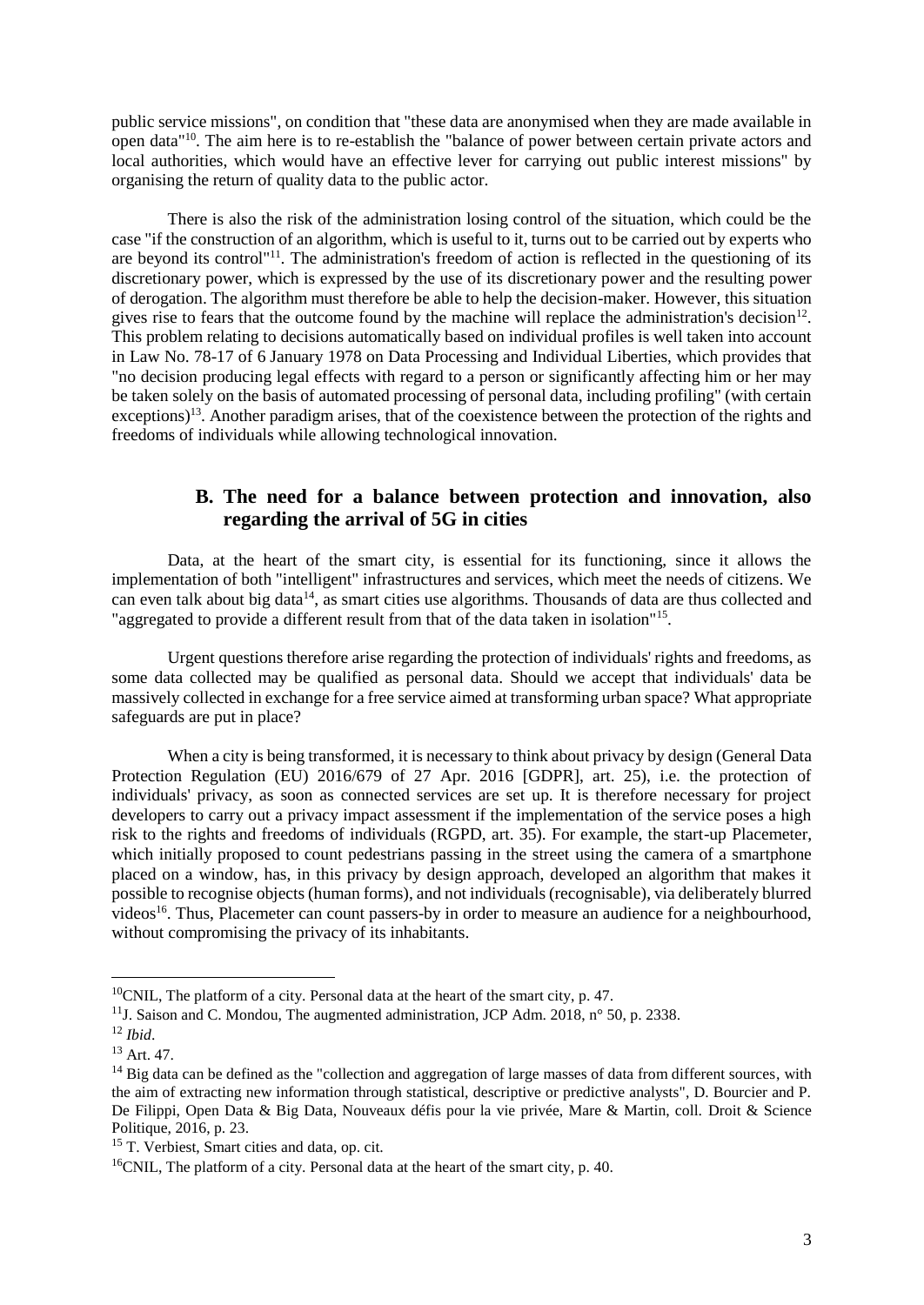It is also necessary to recall that any local authority or private sector person carrying out a public service mission must appoint a data protection officer (DPO)<sup>17</sup>. Thus, smart cities seem to be "concerned by this novelty, since any initiative - even a private one - of smart cities must be supported by local authorities and must respond to a mission of general interest"<sup>18</sup>.

In order to operate its services, the smart city necessarily collects data intensively, with a form of permanence over time. It is important to emphasise that for each service it will be necessary to ensure that the collection of personal data is really necessary. This is the principle of data minimisation laid down in Article  $5(1)(c)$  of the GDPR: data must be "adequate, relevant and restricted to what is necessary for the purposes for which they are processed". Therefore, only data that are strictly necessary for the performance of the task should be collected, according to the purpose principle, and if it is not essential, it is better not to collect it. The data controller is obliged to express in concrete terms the reasons for collecting and processing personal data. Furthermore, such data shall be kept "for no longer than is necessary for the purposes for which they are processed" (GDPR, art. 5, § 1, e). If personal data are no longer needed, it is better to delete them<sup>19</sup>.

As far as travel data is concerned, it has the advantage of making the network more fluid. For example, citizens could reduce their travel time. However, there are also many disadvantages, as this geolocation data makes it possible to see where an individual is at a given moment. Thus, one could effectively identify the habits and lifestyle of individuals, hence the interest in being able to count and estimate a flow without collecting personal data.

When possible (particularly for urban traffic management, for example), we should aim for anonymisation of the data collected rather than pseudonymitication, as the latter would allow the individual concerned by the data to be re-identified. The CNIL recommends the creation of structures to assist public authorities in data governance, which would make it possible to certify this anonymisation<sup>20</sup>.

The information and consent of individuals (unless there is another legal basis for the processing) are the cornerstone of personal data protection law and remain legal obligations whenever personal data are collected. Due to the large number of systems used, from both private and public stakeholders, as well as data transfers between each of them, consent becomes *de facto* complex to obtain and opaque, especially when data collection is automated. It is therefore necessary to develop techniques to collect this consent more easily. Each citizen should thus be able to oppose the use of his or her smartphone without his or her knowledge for the optimisation of travel flows (inhabitants, vehicles)<sup>21</sup>. However, how can all residents be informed of all the data that may be collected from them in the public space? In the future, it may be wise to think about grouping this information together and not having the individual study the general conditions associated with each service.

The transition from automated to autonomous vehicles requires maximum processing of personal data<sup>22</sup>. It is no longer a question of processing only the data, but the "flow of data specific to the vehicle and the external environment<sup>"23</sup>. In order to raise awareness among professionals in the automotive sector of the need to protect the data of users of connected vehicles, the CNIL has drawn up

 $17$ G29, Guidelines on Data Protection Officers, 13 Dec. 2016, rev. 5 Apr. 2017, WP 243 rev. 01, p. 6.

<sup>18</sup> T. Verbiest, Smart cities and data, op. cit.

<sup>&</sup>lt;sup>19</sup> Please note that the regulations sometimes impose a period of data retention. However, for many data processing operations, the retention period is not fixed by a text. It is then up to the person responsible for the file to determine it according to the purpose of the processing.

 $20$ CNIL, The platform of a city. Personal data at the heart of the smart city, p. 22.

<sup>&</sup>lt;sup>21</sup> F. Meuris-Guerrero, How to prepare for the emergence of smart cities, CCE 2017, No. 12.

 $^{22}B$ . Ehrwein and L. Archambault, The autonomous vehicle facing the challenge of personal data protection, L'Argus 2020, No. 7677.

<sup>23</sup> *Ibid.*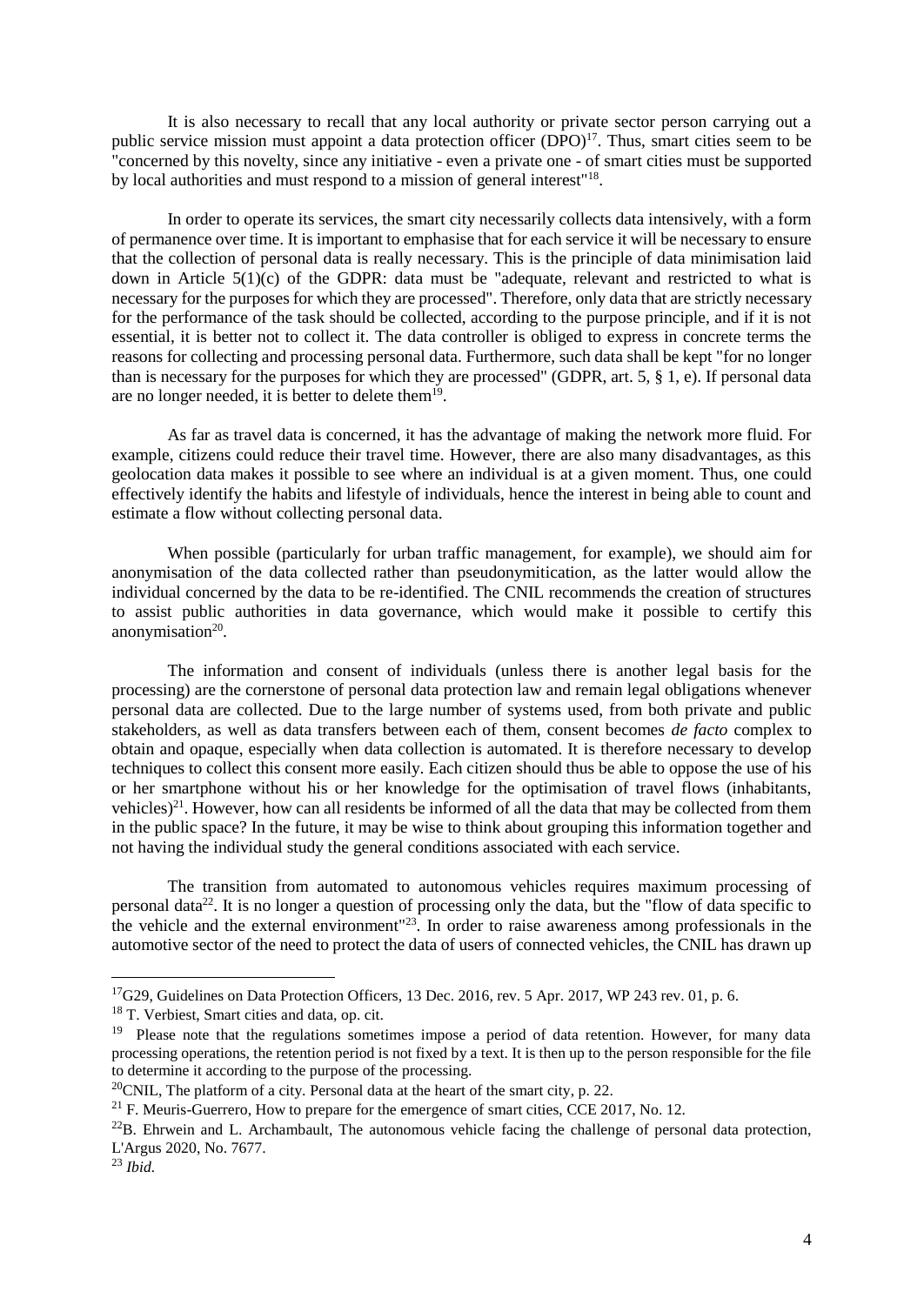a "compliance pack"<sup>24</sup>. This pack provides rules of conduct for manufacturers of increasingly autonomous cars, but also alerts them to their obligations. These include privacy by design: this involves protecting data from the design stage of the vehicle, in particular by setting up easily configurable dashboards, to guarantee that the user has control over his or her data.

The smart city represents a "very large attack surface"<sup>25</sup>; thus, the systems that make it up can become vulnerable to security breaches. The continuity of service in the city must be ensured. 5G should offer maximum network quality at all times for the most sensitive or critical uses thanks to a "network slicing" technique aimed at "maintaining priority slices at a maximum level of quality, even if it means degrading the quality of the others"<sup>26</sup>, provided that security flaws in this technology, and the risks of espionage in particular, are limited.

While the tools for balancing the sharing and exploitation of data between public and private players and for reconciling technological innovation with the rights and freedoms of individuals have been understood, the legal framework relating to smart cities is currently suffering from shortcomings and must be called into question.

# <span id="page-4-0"></span>**II. The emergence of the smart city challenges the contemporary legal framework**

The legal corpus is necessarily disrupted by the proliferation of technological changes in the city. Faced with this problem, a solution is emerging: the construction of a common global legal framework for cyberspace that defies state borders.

#### **A. The need to adapt the legal corpus to technological change**

<span id="page-4-1"></span>The installation in the smart city of a multitude of sensors and the presence of these on people, via their smartphone or vehicle, raises a plethora of legal issues.

The question arises of how to adapt public contracts to a city based on innovative processes. Thus, public procurement law and innovation do not mix well. Indeed, the city that wishes to develop an infrastructure or an intelligent system will look for a company to design it. The companies will then need to experiment with solutions to adapt them. The contractual relations will have to be "established in two stages: a first contract for ordering the system and a second contract for implementing the system<sup>"27</sup>. However, this seems complex insofar as the company that designed the system will not necessarily be the one selected at the end of the design phase<sup>28</sup>.

Because of the multiplication of stakeholders (telecommunication operators, public social services, etc.), the question of data ownership arises. The Conseil d'Etat considers that "as the law stands, there is no right of ownership of the individual over his or her personal data. [...] the protection of personal data, as conceived by the law of 6 January 1978, Convention No. 108 of the Council of Europe or Directive No. 95/46/EC, is not based on a patrimonial logic but on a logic of rights attached to the person [...]; there is no right of ownership over raw data"<sup>29</sup>. On the other hand, the intellectual

1

<sup>&</sup>lt;sup>24</sup> CNIL, Connected vehicles: a compliance pack for responsible data use, 17 Oct. 2017.

<sup>&</sup>lt;sup>25</sup> CNIL, The platform of a city. Personal data at the heart of the smart city, p. 14.

<sup>26</sup> Usbek et Rica, How 5G can become the engine of the smart city, March 2020, URL: https://usbeketrica.com/fr/article/comment-la-5g-peut-devenir-le-moteur-de-la-smart-city.

 $27A$ . Philippot and A. Azzi, The smart city: what are the legal and political issues, Tendancedroit.fr, http://www.tendancedroit.fr/la-smart-city-quels-enjeux-juridiques-et-politiques/. <sup>28</sup> *Ibid.*

<sup>&</sup>lt;sup>29</sup>Conseil d'État, Annual study 2014, The digital world and fundamental rights, Doc. fr, Sept. 2014, p. 264.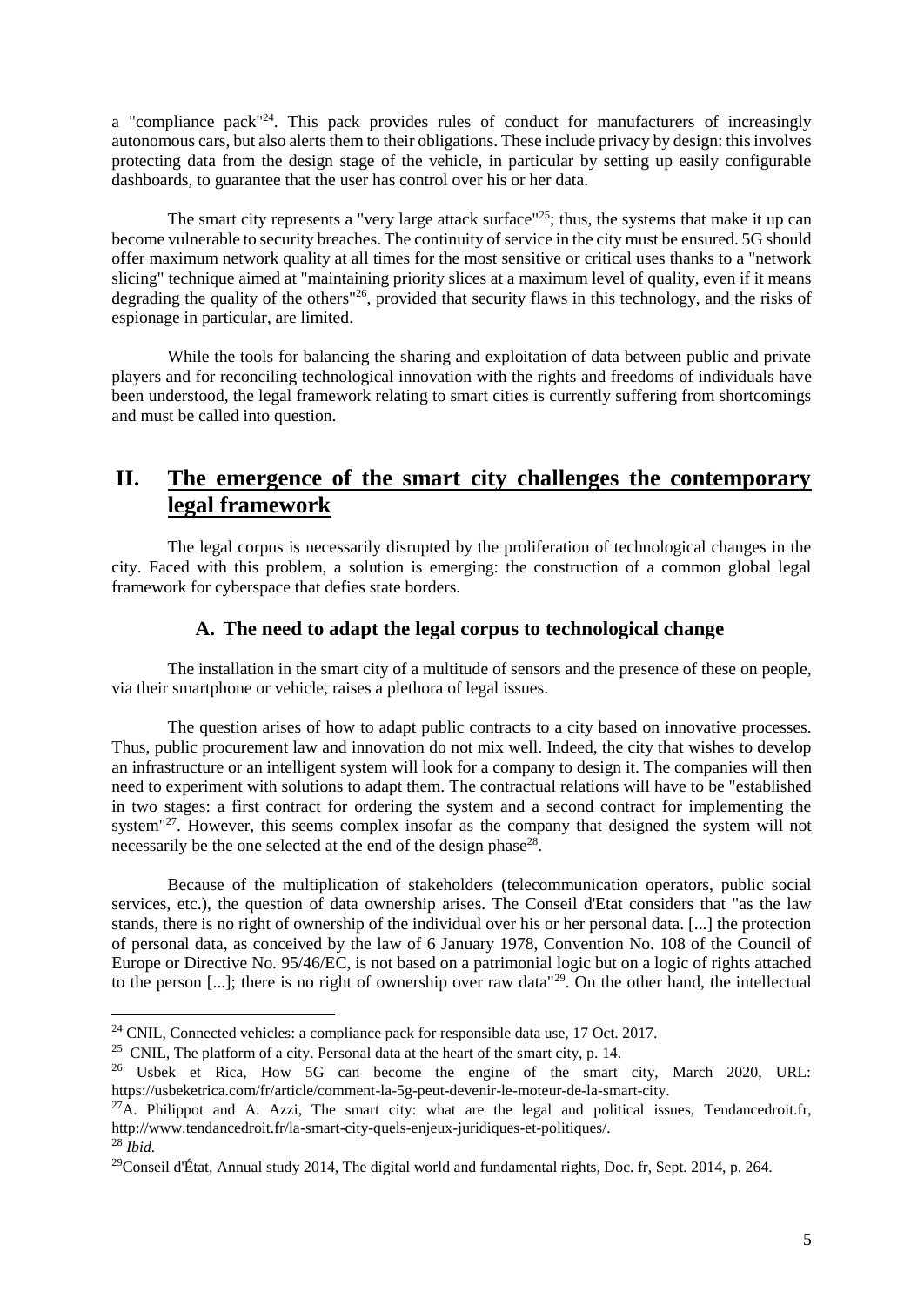property code recognises a property right for the producer of a database when this constitution "attests to a substantial financial, material or human investment"<sup>30</sup>. This seems paradoxical since economic actors will enjoy a property right on their databases, while the individuals listed in them are not the owners of their data. Thus, it could be envisaged, on the model of literary and artistic property law, that individuals could form collective management companies for their personal data, with a view to negotiating with services that wish to use them, and the profits would be paid back to the partners of these companies $31$ .

The question also arises of building a genuine "right to digital privacy". Indeed, some authors believe that the right to privacy, introduced by the law of 17 July 1970 to strengthen the guarantee of individual rights of citizens, is no longer appropriate "in the age of smartphones and social networks"<sup>32</sup>. This concept of privacy should be rethought to offer more protection to individuals whose intimacy is now made vulnerable.

Despite the revolution brought about by the RGPD, which has made it possible to make digital actors more accountable, it already appears outdated. Indeed, if we take into consideration the principles of proportionality and purpose, where the collection of data must be proportional to the purpose invoked by the data controller, we can only note that they are already being undermined by the development of big data<sup>33</sup>. These principles are opposed to the characteristics of big data, which are presented as the "5 Vs" (Volume, Speed (*Vitesse* in French), Variety, Veracity, Value)<sup>34</sup>. Indeed, big data "is based on the idea of an undifferentiated collection of a large amount of information, for purposes that are not known in advance"<sup>35</sup>. While data must be kept for no longer than is necessary for the purposes for which they are collected and processed, this principle is the opposite of a connected object whose purpose is, on the contrary, to "collect personal data on a permanent and continuous basis", since the information collected serves to improve the service over time<sup>36</sup>. This legal framework must be questioned in the face of a cyberspace devoid of physical borders.

## **B. Building a "secure e-zone"**

<span id="page-5-0"></span>Although there are different models of smart cities around the world, their actors use the same tools. As cyberspace has no physical borders, it is necessary to reflect on a common global legal framework, given the hyperconnection and interconnection of individuals and the international transfer of data.

The problem of the territorial segmentation of provisions relating to the protection of personal data arises. If we take the example of connected objects (in the broadest sense, including automated cars or drones), they will collect data from point A of the globe, then it will be transferred instantaneously to point C to be stored, and then to point B to be analysed. However, "the regulation of personal data protection has a strictly limited territorial scope"<sup>37</sup>. This leads to a "legal fragmentation of cyberspace", which may subject individuals "to different risks and degrees of protection depending

<sup>30</sup> CPI, art. L. 341-1.

 $31$  Conseil d'État, The Digital world and Fundamental Rights, supra, p. 265.

<sup>&</sup>lt;sup>32</sup> A. Bensoussan, remarks collected by C. Lisana, The right to digital privacy, Cyberjustice.blog, 28 June 2020, URL: [http://cyberjustice.blog/index.php/2020/06/28/le-droit-a-lintimite-numerique/.](http://cyberjustice.blog/index.php/2020/06/28/le-droit-a-lintimite-numerique/)

<sup>&</sup>lt;sup>33</sup> M. Lanna, Connected objects and personal data protection: towards a paradigm shift in protection modalities, Rights 2018/2, n° 68, p. 223.

<sup>&</sup>lt;sup>34</sup> Y. Demchenko, C. De Laat et P. Membrey, Defining architecture components of the Big Data Écosystem, Collaboration Technologies and Systems (CTS), 2014 International Conference on IEEE 2014. 104 à 112.

<sup>&</sup>lt;sup>35</sup> A. Philippot and A. Azzi, The smart city: what are the legal and political issues? op. cit.

<sup>36</sup> *Ibid*.

<sup>37</sup> *Ibid*.